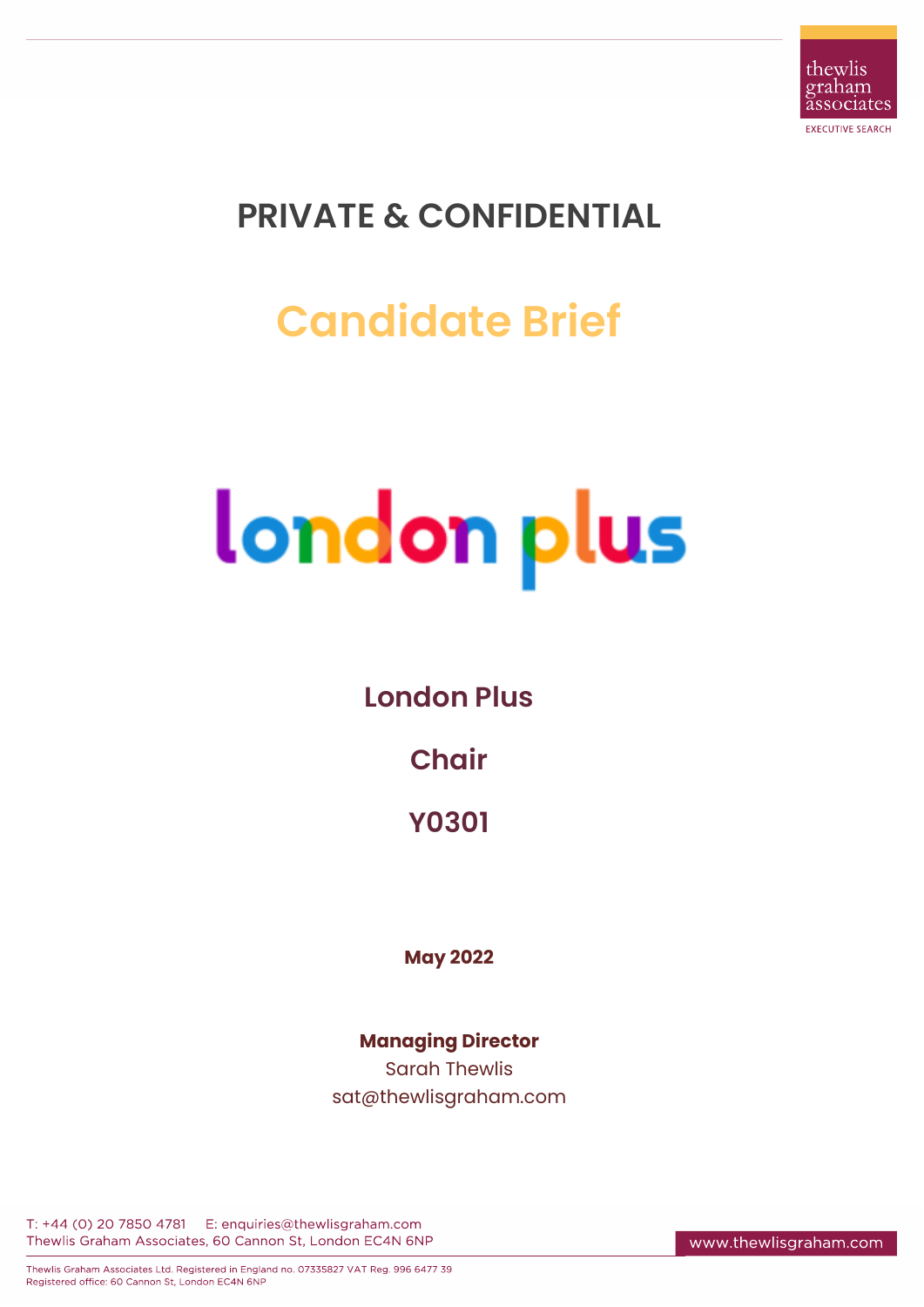### **Contents**

- 1. Welcome letter from Dominic Pinkney and Martin Brookes, Chair and Chief Executive, London Plus
- 2. About London Plus
- 3. The role and responsibilities of the Chair
- 4. Term of office, location & expenses
- 5. Timeline, application process and how to apply
- 6. Diversity and inclusion monitoring
- 7. Advert

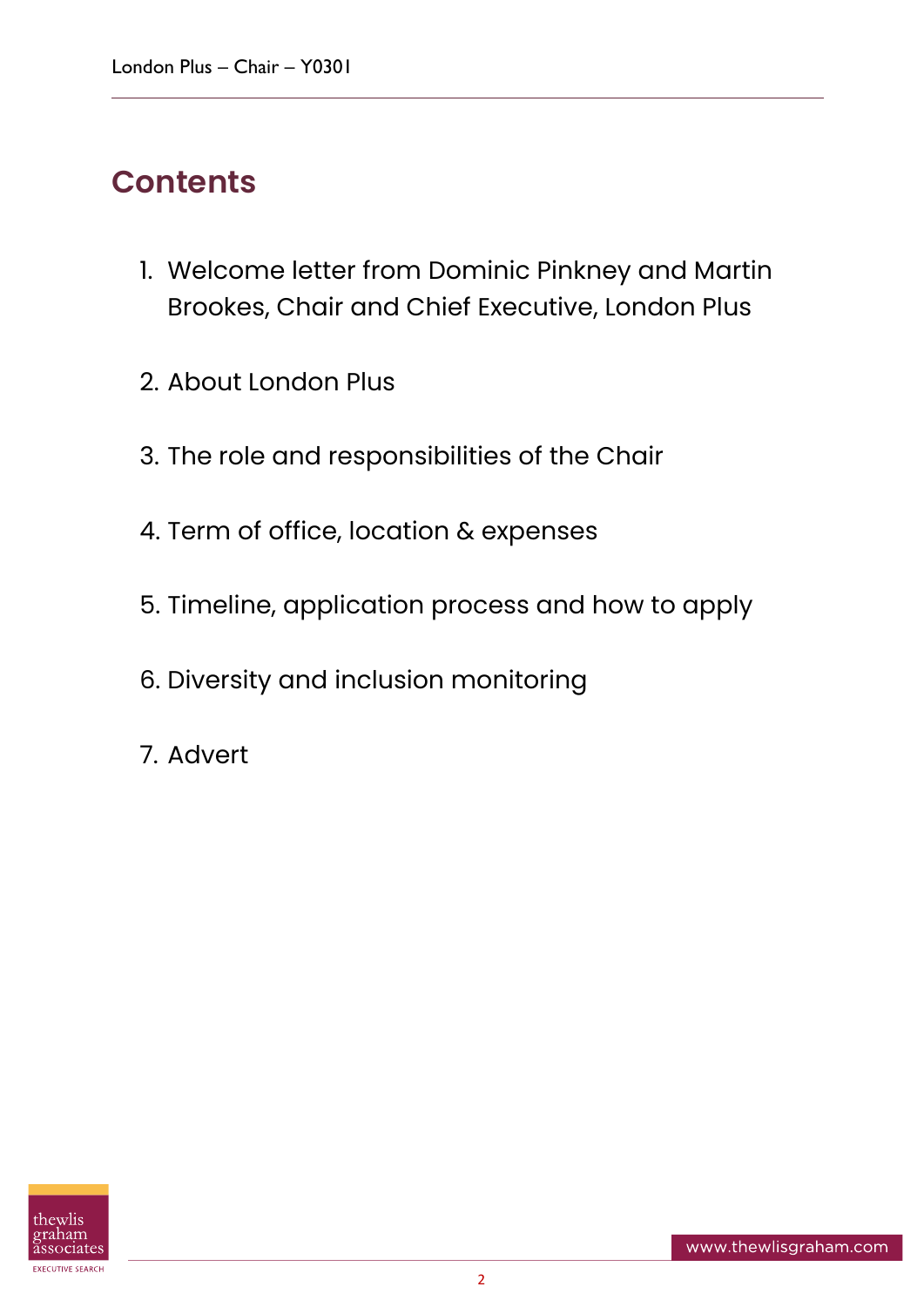# london plus

**Welcome from Dominic Pinkney and Martin Brookes, Chair and Chief Executive**

**Dear Candidate,** 

**Thank you for your interest in applying for the role of Chair at London Plus. London Plus supports and champions charities and community groups in London. It does this through networks, data, communications, as well as connections across the capital. We hope that this information pack excites you about getting involved in our future work.** 

**Set up in its current form in 2019, London Plus found its feet, and demonstrated its purpose and value, in the pandemic. We are now building on this work as we develop a new strategy and look to support the breadth of charities and community groups across London.**

**As well as drawing on the experiences and lessons of the last three years, the new strategy will think about how to develop and support networks more effectively. It will refine the existing narrative of the charity and, importantly, look to develop its funding model further to ensure long-term sustainability.** 

**We are already a trusted partner of many organisations across all 32 boroughs in the capital, from local charities and community groups through to the Greater London Authority (GLA), London Councils, and our core funder, City Bridge Trust. Having these connections, strong networks, and an experienced and focused team, is important to our success.** 

**Our Board is a key part of ensuring these connections and our reach remains strong. This includes their provision of good governance, checking our strategy and funding are sound, as well as helping through expertise, knowledge, and connections.** 

**London Plus is a small but influential charity. The position of Chair is crucial to the success of the organisation and provides an opportunity for the right candidate to support London's charities and community groups through our work. The new Chair will bring energy and commitment to help us become the "go-to" partner in connecting London's charities, communities, policymakers, funders, and businesses.** 

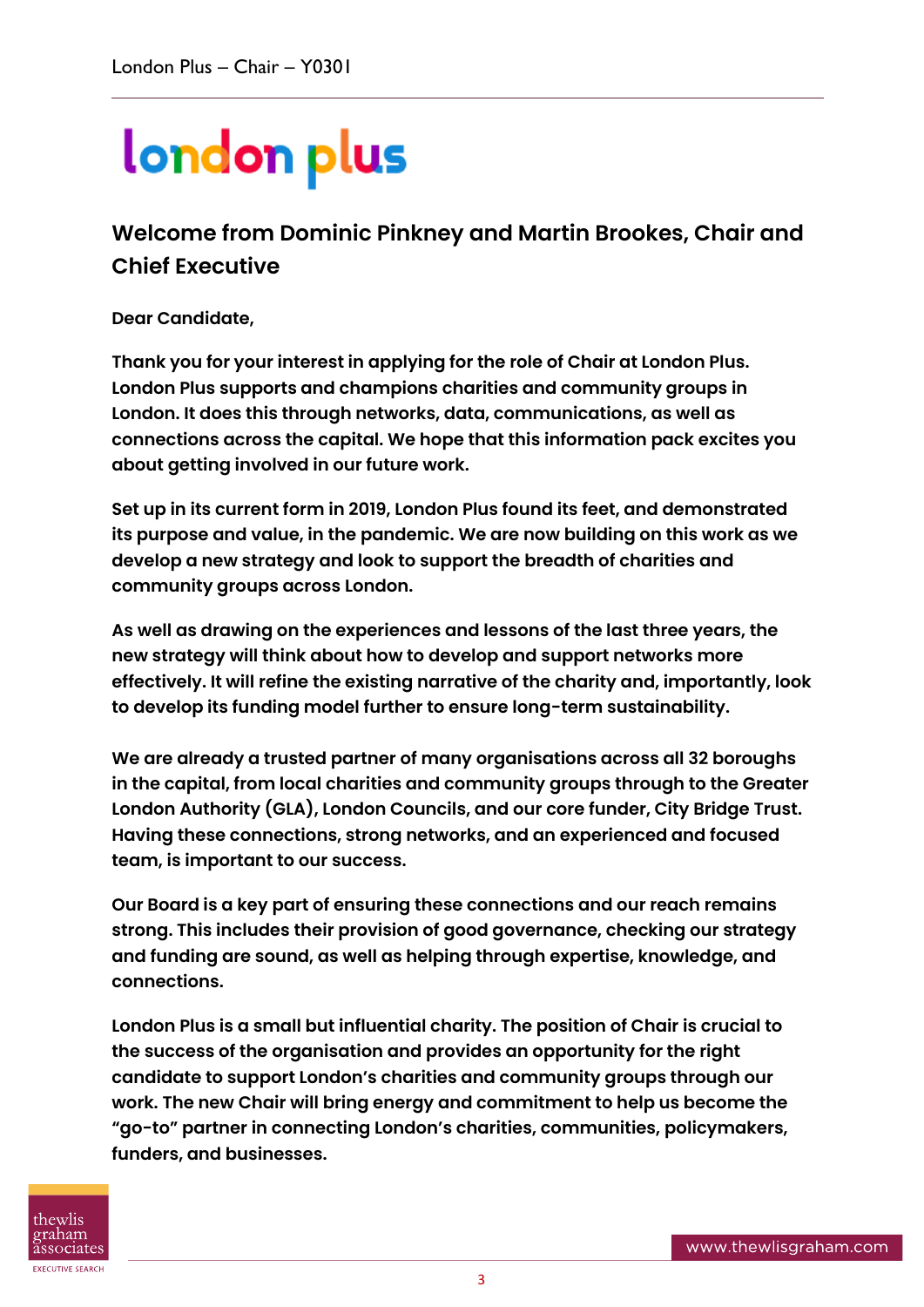**If this sounds appealing, we would love to hear from you. For a confidential conversation with our recruitment partners, Thewlis Graham Associates, please contact Sarah Thewlis, Managing Director on 0207 850 4781 or email applications@thewlisgraham.com. Sarah will be happy to discuss this opportunity with you and answer any questions you may have.** 

**Yours sincerely,**

 $QUB$ 

**Dominic Pinkney and Martin Brookes Chair and Chief Executive** 

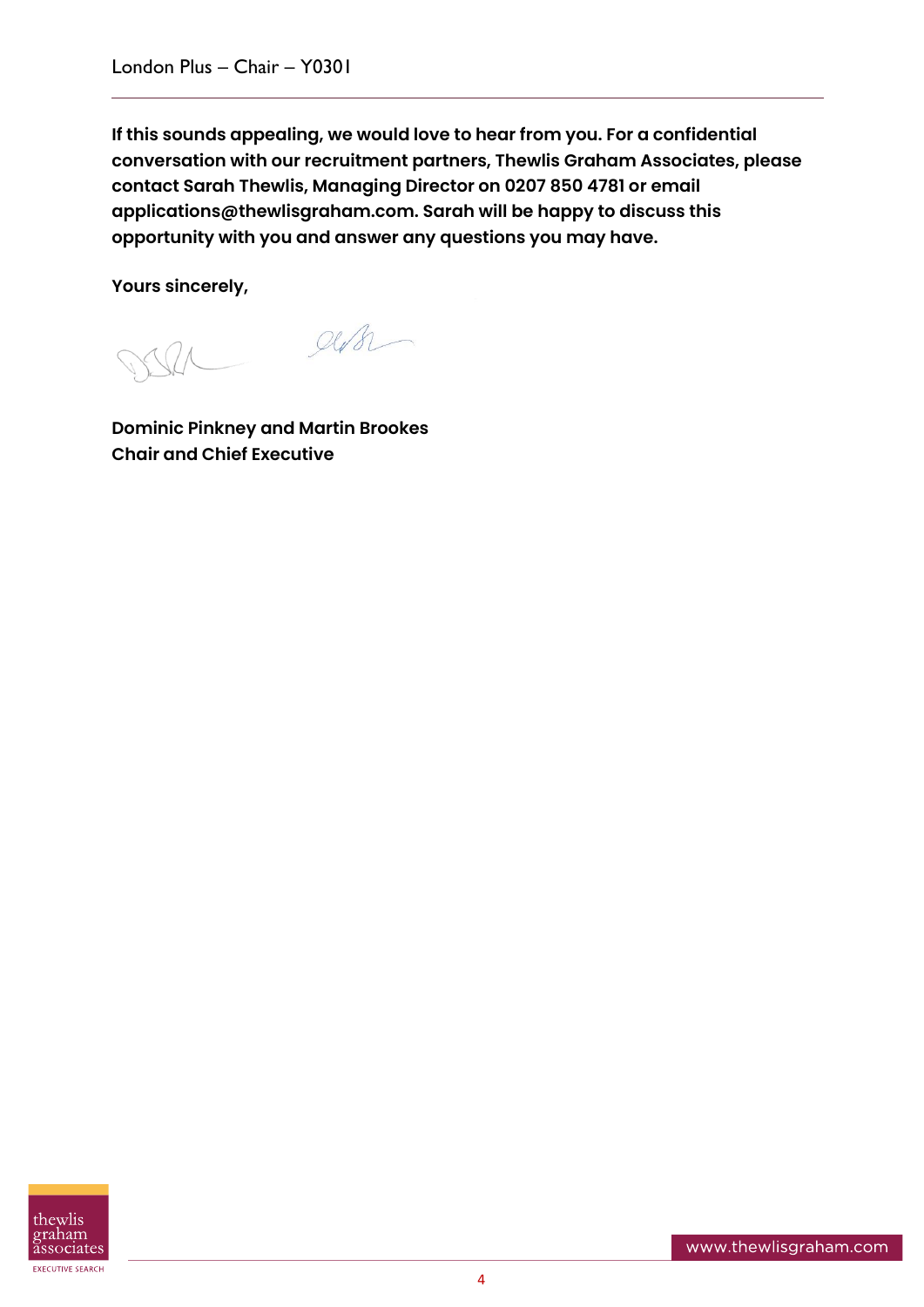#### **2. More about London Plus**

London Plus helps charities and community groups in London to do more and do better. Through this, we aim to help tackle disadvantage and inequality in the capital.

Part of our work is improving the information available to charities and community groups, helping them be effective and achieve more. We do this by connecting them to each other; supporting them to tell others about their work; and sharing information about funding and policies. We also connect them to policymakers and funders, including by presenting their views and information about their work. This helps improve understanding about the voluntary and community sector and can influence policy to better meet its needs.

Our agenda is important, and it is ambitious, to raise the profile of the voluntary and community sector and help it achieve even more. London's entrenched inequalities and high levels of disadvantage and deprivation must be tackled in part through strengthening communities and community voice. The pandemic has reminded many of the power of community and the pivotal role of formal charities and informal community groups in this.

To succeed we must be a visible, trusted, and influential voice within and for the voluntary and community sector. We must also be a reliable and effective partner for regional and local government, as well as London's community of funders. We sit in a complex web of charities, community groups, policymakers and funders spanning the whole of London. Our work requires us to make sense of this to maximise the chances for charities and community groups to succeed and flourish.

It would be easy to be overwhelmed faced with these challenges, especially for a small charity with limited resources. We must be focused on how we work and where we direct our attention. The strategic choices we make are informed by the insights we gather about the needs of London and Londoners. We have built and continue to develop expertise in gathering these insights, using the tools at our disposal. Our future strategy and work will be shaped by these.

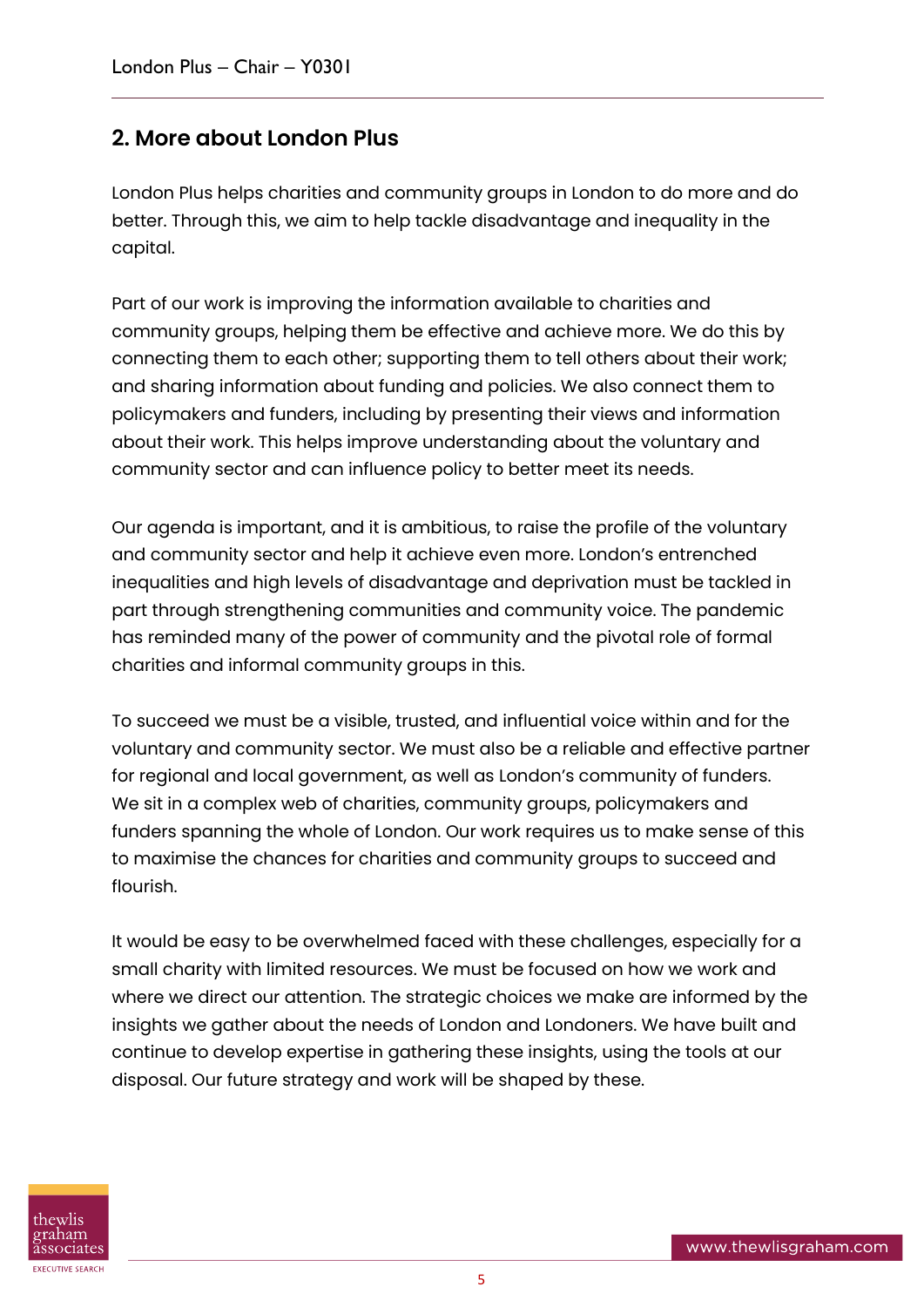#### **There are four key building blocks to our work**

*Networks* is the first building block. Networks make it easier for us to gather information from, provide support to, and connect charities and community groups across London. Some of our networks are for specific organisations, such as for [local charity infrastructure](https://londonplus.org/cvs-and-volunteer-centres) groups in each London borough. Others address a particular topic – such as [social prescribing,](https://londonplus.org/london-social-prescribing-network) the response to the Afghan refugee crisis in 2021, or the current [arrival of Ukrainian refugees in London.](https://londonplus.org/blog/ukraine-response-london-plus)

*Communications*, the second building block, are needed to support charities and community groups. The voluntary and community sector in London is large and disparate. Good information and communications need to flow to the sector. We are investing increasing time, energy, and resources into reaching the sector. This includes using social media, [newsletters,](https://londonplus.org/news/london-plus-april-2022-newsletter) [our website,](https://londonplus.org/) as well as our networks and other channels. The importance and power of communications was demonstrated recently during the first phase of the Ukraine crisis when we rapidly assembled a document outlining how people could help, and this became the most used [resource on our website.](https://londonplus.org/news/support-for-ukraine-crisis-london)

*Connections* is the third building block, which we use to support the sector across London. We have good links with policy makers in the GLA and London Councils, as well as funders. We have added further to these as we contribute to the agenda for London's recovery from the pandemic. Our networks give credibility to our voice and influence when we talk to policy makers and funders across London. Strong connections and credibility help us build understanding, partnerships, and develop solutions.

**Data** is the final building block of our work. Our networks help provide us with both hard as well as soft 'data'. There is less analysis and scrutiny of, and limited data about, the voluntary and community sector. We help plug this gap by gathering data from our networks and beyond. With this, we can better understand and serve the needs of the sector.

Armed with these building blocks, we can develop programmes that help us deliver on our mission, which is currently stated as "… taking a bold approach to turn data into insight, empowering civil society organisations through better connections and ensuring that our collective voice influences positive change."

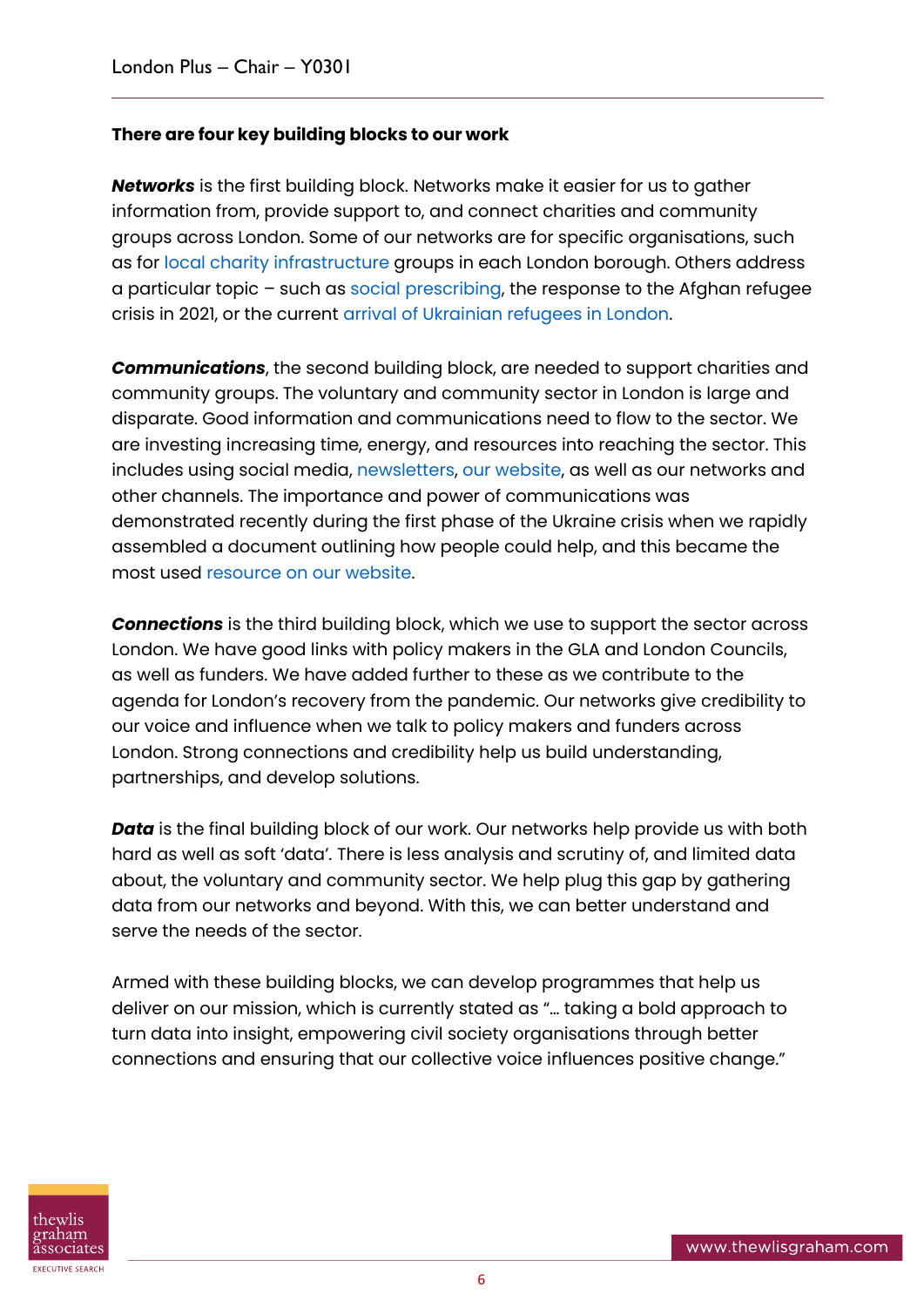#### **Emergency responses**

London Plus played an integral role during Covid, highlighting and coordinating the impressive efforts of London's charities and community groups. As part of our response, we were co-opted into official structures hosted by the London Strategic Coordination Group, allowing us to channel important information to statutory bodies, policy makers and funders as well as across the sector.



One structure which we supported was the London Recovery Board, created to oversee nine "missions" developed to aid London's recovery. London Plus helped to define these missions, advocating for charities and community groups, to increase the recognition and understanding of their value to Londoners. This helped lead to the creation of a mission on "[Building Strong Communities](https://www.london.gov.uk/coronavirus/londons-recovery-coronavirus-crisis/recovery-context/building-strong-communities)", on which we continue to work.

In the wake of our Covid response, we are well-placed within London's emergency structures, and work closely with the [Voluntary and Community Sector](https://vcsep.org.uk/)  [Emergencies Partnership](https://vcsep.org.uk/) (VCSEP). Members of VCSEP played a key role shaping London's response to the Afghan evacuation in the summer of 2021 and, more recently, the arrival of Ukrainians. We have been integral to this, working with our network members, VCSEP partners and wider charity and community groups to share information and create a coordinated and effective response.

Our work on emergencies highlights the importance of open and accessible communications in fast-paced situations across London. The core principles we follow to ensure an effective response are that information channels must be open and easily accessible to the whole sector. To achieve this, we use a variety of tools such as zoom meetings, WhatsApp groups, Slack and email, and welcome the breadth of civil society to join and contribute. We will continue to develop this area of our work.

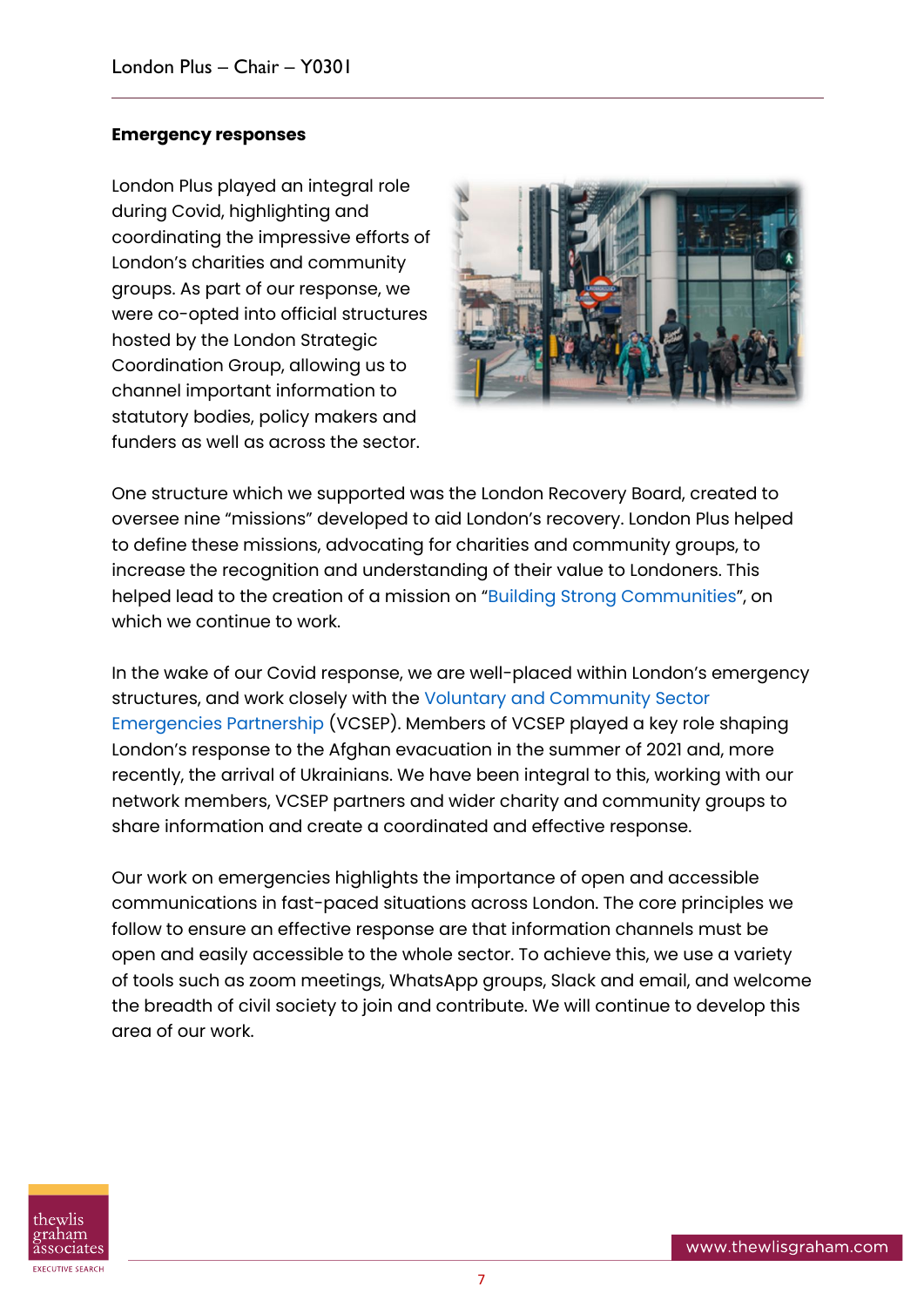#### **Our team and our working culture**

We are a [small but dynamic team of eight staff.](https://londonplus.org/about-london-plus) This allows us to be agile, flexible, and responsive. We can adapt quickly to the needs of the voluntary and community sector in London, or in response to requests for information and insights from policy makers. We will stay relatively small in the future – we need strong connections and networks to be effective, not a large team.

Clear communication is an important part of our approach as we must reach a range of audiences effectively. We work hard to try to get our language and comms right and aim for a culture of continuous improvement and honest reflection in this, as in all areas of our work.

The grant funding, we have received to date has enabled the agile and flexible way of working outlined above. This has been crucial as it allows us to respond promptly and adapt to events and emerging needs. Grants to pay for London Plus's work come mainly from [City Bridge Trust,](https://www.citybridgetrust.org.uk/) our core funder, as well as the [GLA,](https://www.london.gov.uk/) and the [National Academy for Social Prescribing.](https://socialprescribingacademy.org.uk/) An important part of our new strategy and work will be to diversify our funding but ensure we can maintain this flexibility.

The team has been working remotely since the start of the pandemic. We plan to continue this but are looking to take on some new office space later in 2022.

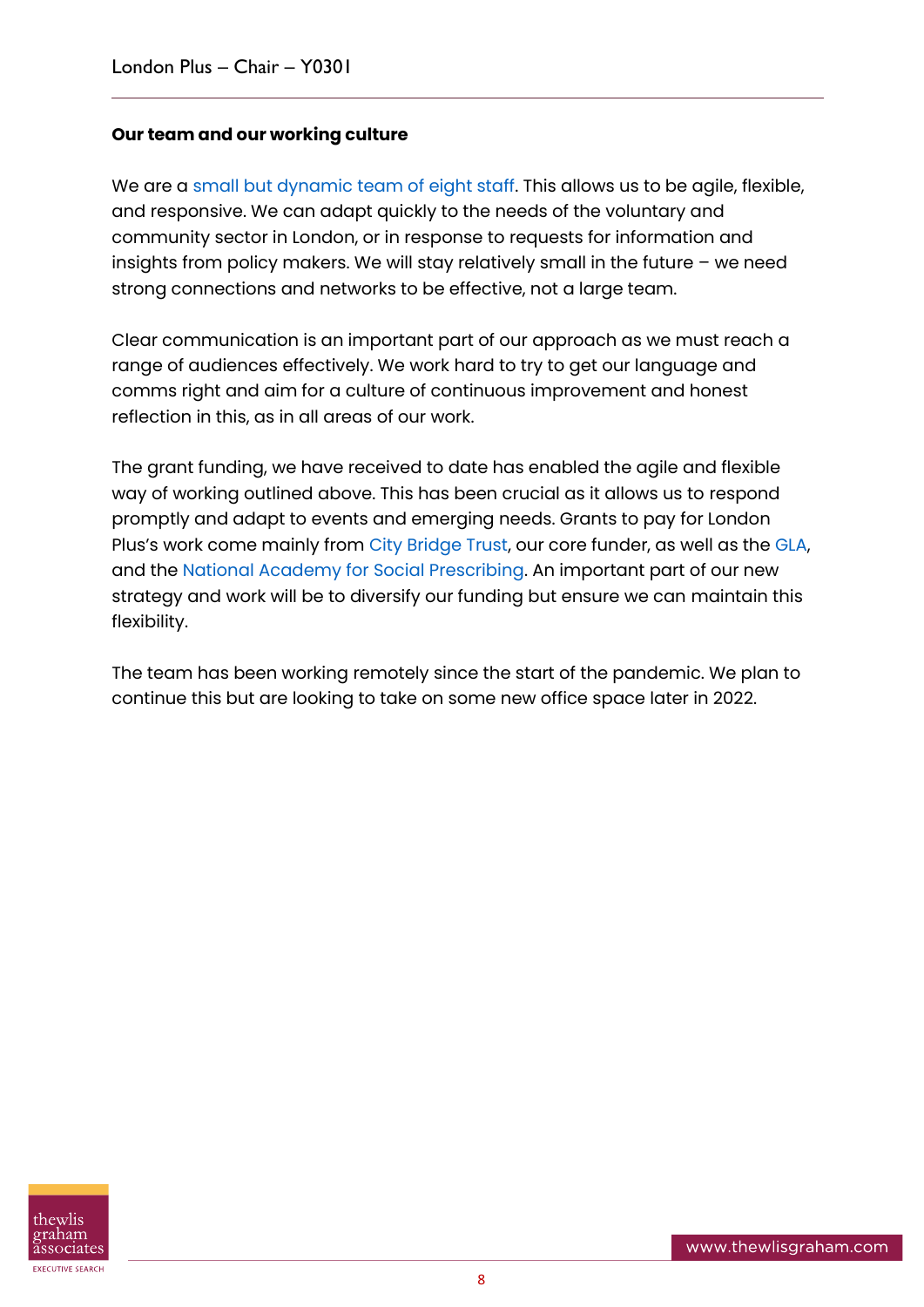#### **3. The role and responsibilities of the Chair**

#### **The role**

- Provides leadership to the Board and ensures Trustees fulfil their duties and responsibilities for the proper governance of the charity.
- Builds relationships and works with our stakeholders and funders.
- Supports and, where appropriate, challenges the Chief Executive.
- Ensures that the Board as a whole works in positive partnership with the staff.
- Acts in the best interest of the charity, beneficiaries, and future beneficiaries at all times.

#### **Key responsibilities**

#### **Trustee leadership**

- Ensures that the Board agrees the vision, mission, strategy, and policies for the charity in line with its purpose and governing documents.
- Helps the Board make decisions in the best, long-term interests of the charity and that the Board takes collective ownership of these decisions.
- Runs Board meetings in an effective and efficient manner.
- Develops the knowledge and capabilities of the Trustees.
- Declares any personal conflict of interest while carrying out the duties of a Chair and deals with conflicts of interests within the Board.
- Supports the Board to work in partnership with staff.

#### **Manage governance**

Ensures:

- Major risks are reviewed, mitigated, and managed.
- The charity's financial dealings are systematically accounted for, audited and publicly available.
- The Board fulfils its duties to ensure the sound financial health of the charity, with systems in place to ensure financial accountability.
- The highest possible standards of governance are maintained and delivered.
- The annual report provides an accurate and informative statement about the charity's position and work.
- There are clear and open processes for the recruitment of the Chief Executive, as well as assessing and managing their performance.

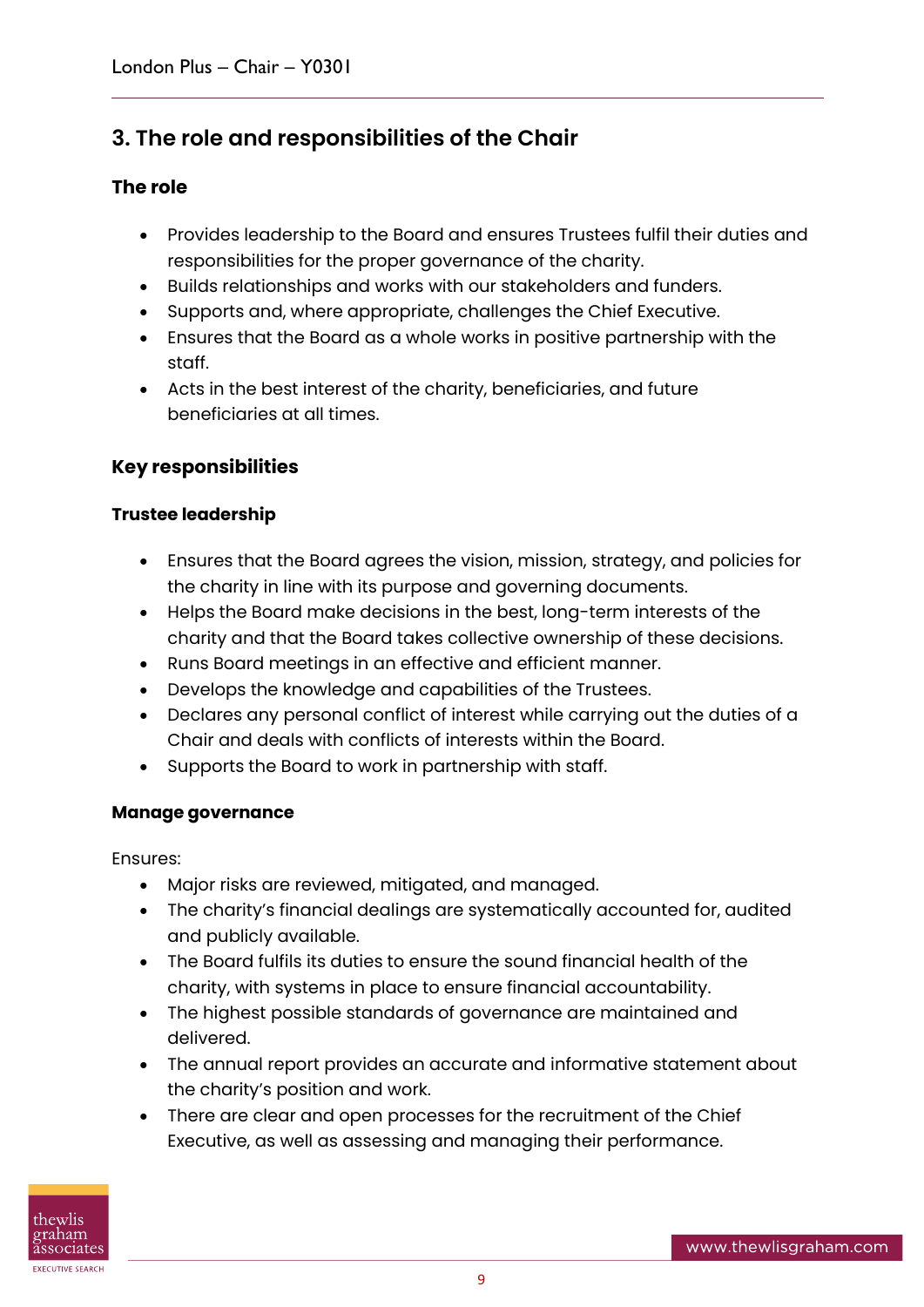#### **Be an ambassador**

- Acts as an ambassador for the charity.
- Works in partnership with the Chief Executive in representing the charity and acting as spokesperson to funders and stakeholders to help develop and achieve the charity's goals.
- Helps the Board and charity hear the voices and views of key stakeholders and communities across London, including policymakers and funders.
- Maintains close relationships with key funders and stakeholders.

#### **Manage the Chief Executive**

- Ensures the Chief Executive's performance is reviewed regularly and has the opportunity for professional development.
- Sets and reviews the remuneration package of the Chief Executive.

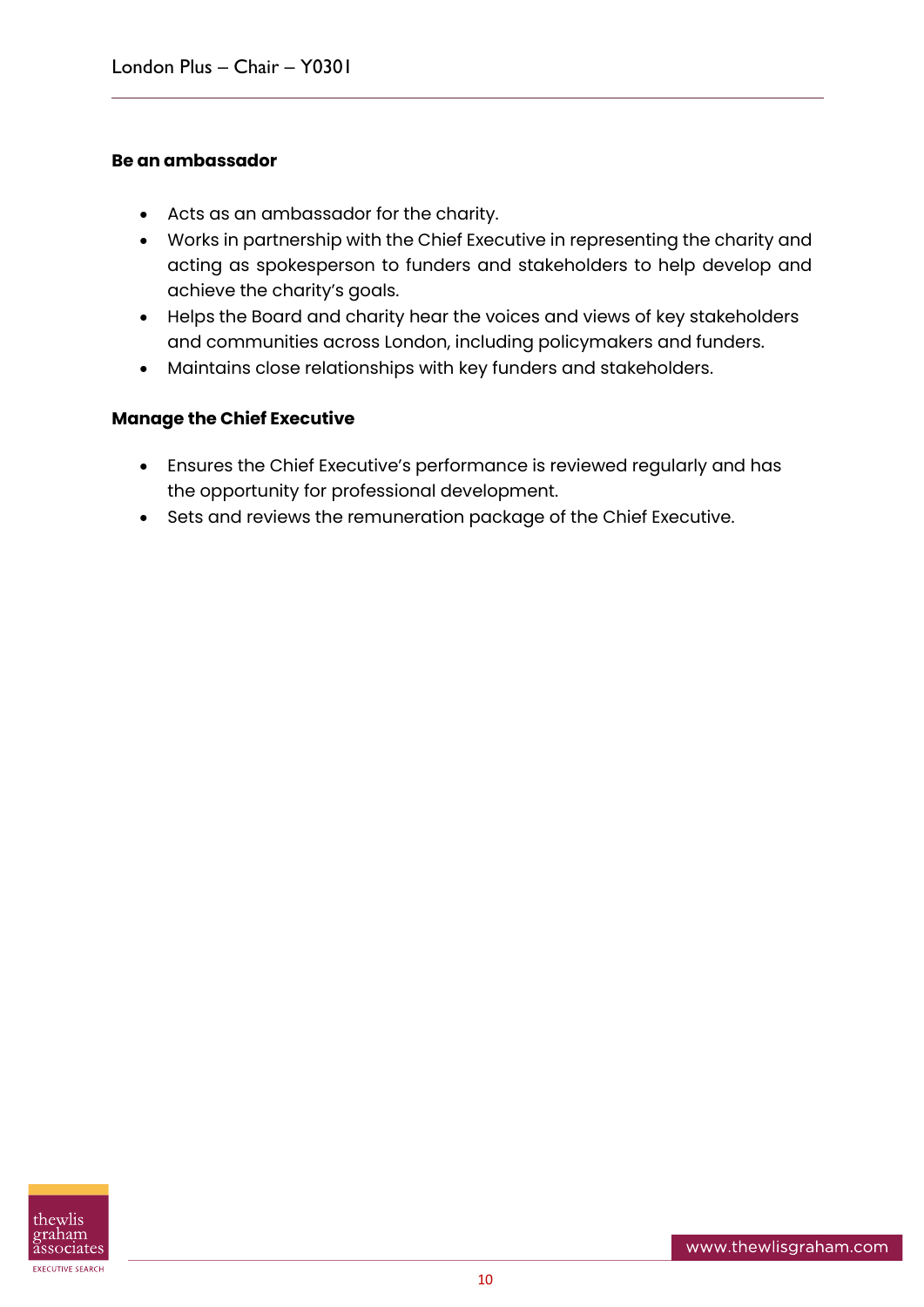#### **Person specification**

We are looking for someone who lives in, or close to London and is familiar with other relevant organisations; statutory, independent, and voluntary.

In addition to the qualities required of a Trustee of the charity, the Chair must also meet the following requirements:

#### **Personal qualities**

- Empathy with the vision and values of London Plus.
- Ability to build good relationships including in an ambassadorial role.
- Ability to listen and effectively engage with colleagues demonstrating tact and diplomacy.
- Ability to foster and promote collaborative and effective teamwork.
- Ability to give the necessary time and effort to fulfil the duties as Chair.

#### **Experience**

- Experience of operating at a senior strategic leadership level within an organisation.
- Successful track record of achievement through their career.
- Experience of charity governance and working with or as part of a Board of Trustees.
- Experience of external representation, delivering presentations and managing stakeholders.
- Experience of chairing meetings and events.

#### **Knowledge and skills**

- Broad knowledge and understanding of the not-for-profit sector and current issues affecting it.
- Strong leadership skills and ability to motivate trustees and staff.
- Financial management expertise and a broad understanding of charity finance issues.
- Good understanding of risk management.
- Good understanding of charity governance issues.

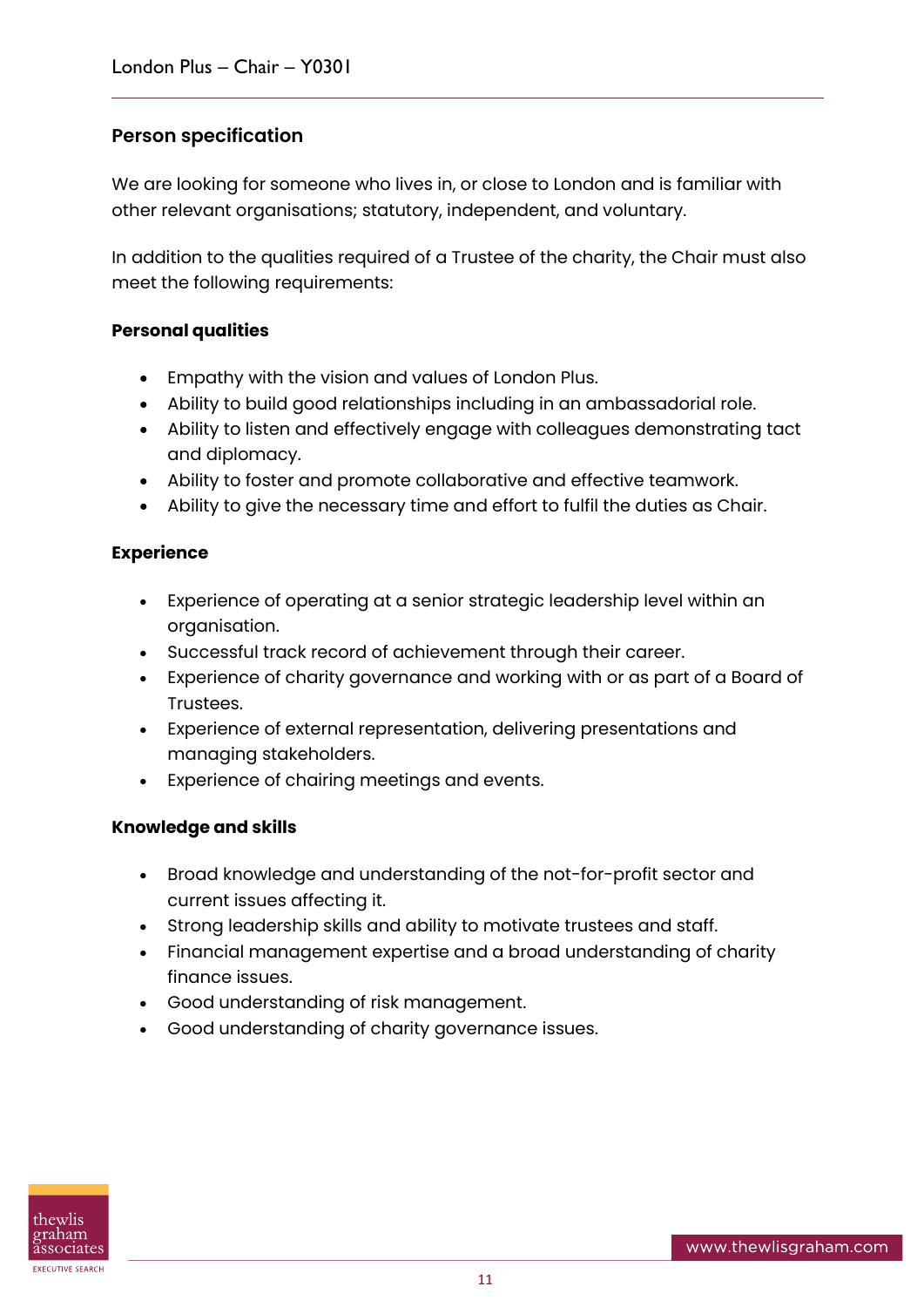#### **4. Term of office, location & expenses**

#### **Terms of office and time commitment**

We are looking for someone who can commit to an initial three-year period plus an option to extend for a further three years. There is an expected time commitment of approximately half a day per week.

#### **Location**

The chair does not have to live in London but needs to have a strong connection to the city and quick access, e.g. they work in London.

#### **Expenses**

The role does not receive any financial renumeration, although reasonable expenses may be claimed.

*For a confidential conversation please contact Sarah Thewlis, Managing Director of Thewlis Graham Associates on 0207 850 4781 or email [applications@thewlisgraham.com.](mailto:applications@thewlisgraham.com)*

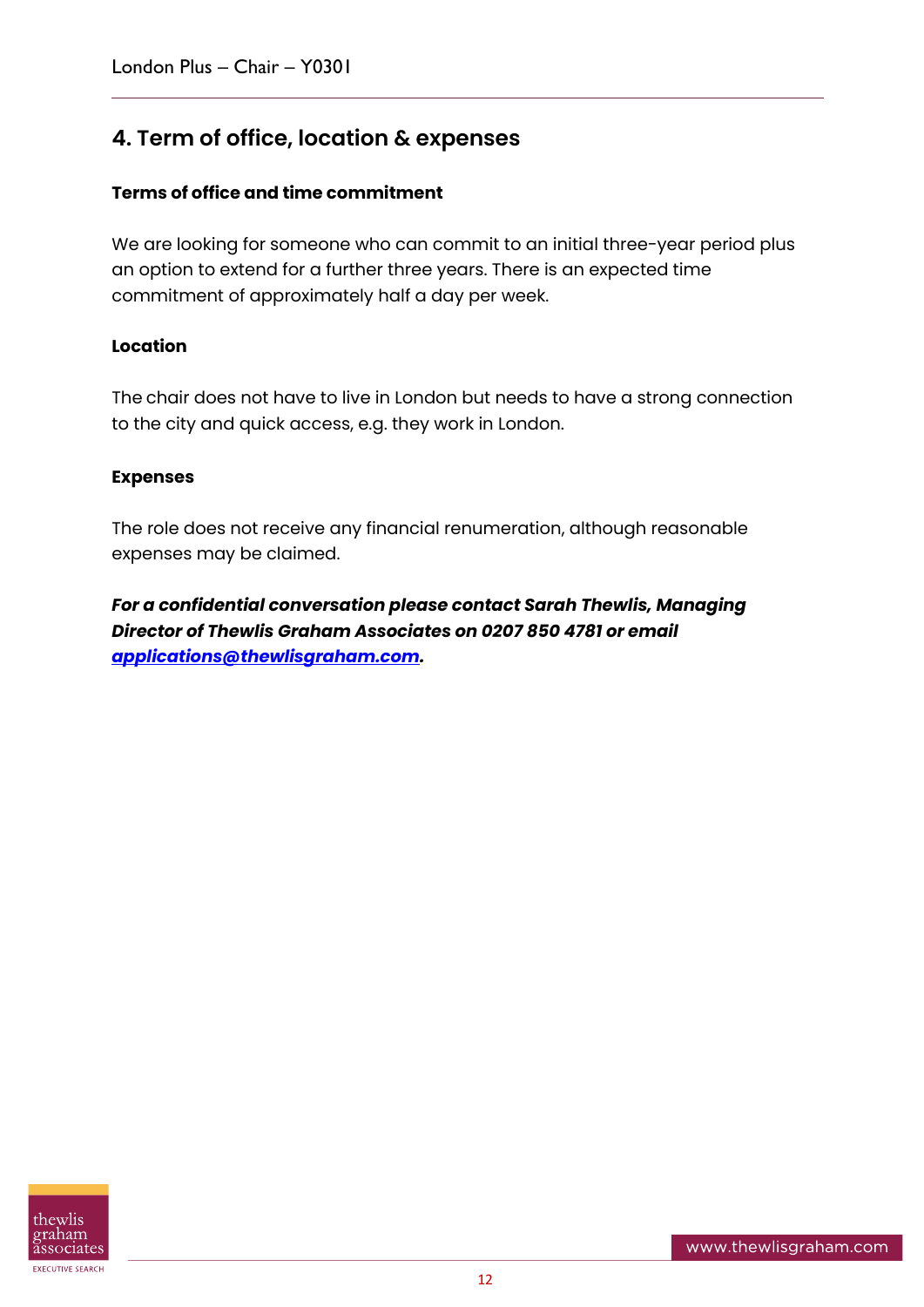#### **5. Timeline, application process and how to apply**

#### **Timeline**

| <b>Dates</b> | <b>Activity</b>                                                     |
|--------------|---------------------------------------------------------------------|
| 16 June 4PM  | Applications close.                                                 |
| WC 20 June   | Thewlis Graham consultant interviewing of<br>interested candidates. |
| WC II July   | Shortlisted candidates meet with the CEO and<br>panel interviews.   |

#### **Application process**

Thewlis Graham Associates will acknowledge all applications. These will be assessed against the criteria in the role and responsibilities section and the people who best meet these will be invited for interview with Thewlis Graham Associates online.

Those candidates not invited to interview will be advised by email by end of June.

Longlisted candidates will be advised by email. After a consultation between London Plus and Thewlis Graham Associates a shortlist will be drawn up and shortlisted candidates invited for interview with the client. This could be either face to face or online.

#### **How to apply**

To apply for this role, please email in word format to [applications@thewlisgraham.com](mailto:applications@thewlisgraham.com) the following documents quoting reference **Y0301**: -

- 1. A comprehensive CV.
- 2. A covering letter containing:
	- A personal statement which fully addresses the criteria listed in the role and responsibilities section.
	- provide answers to the following questions, illustrating your responses with examples or evidence from your own life experiences – these could be from your working, volunteering, community, or personal life:

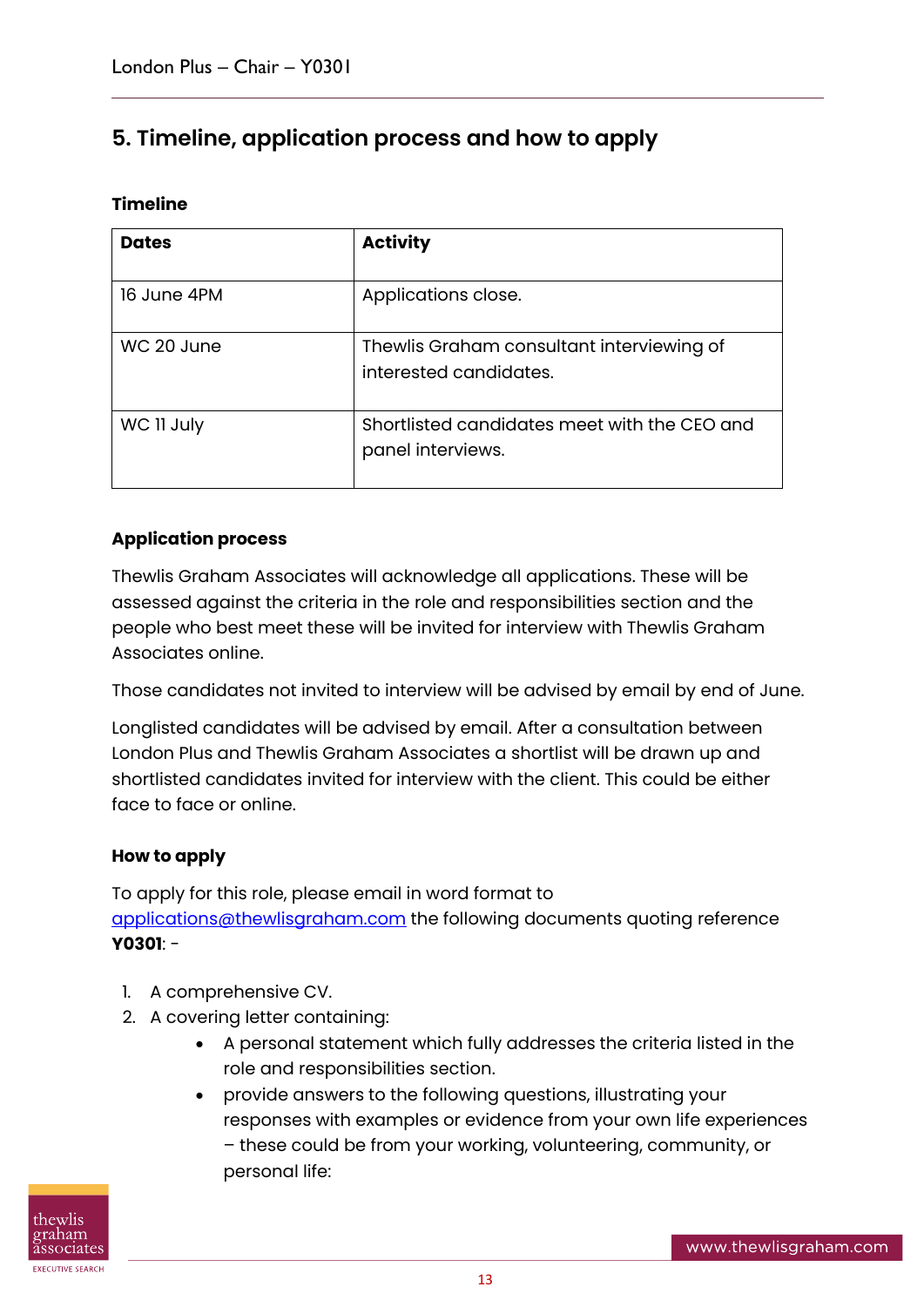- o Why are you interested in joining London Plus specifically? (300 words)
- o How do you relate to our values? (300 words)
- o What knowledge, skills and experience have you gained in your life that you would bring to our Board? (500 words)
- o How would you make a difference to London Plus? (200 words)
- Your availability for the time commitment required.
- The name, job title, organisation, email address and mobile number of two professional referees (Please note referees will not be approached without your prior permission).
- 3. We also ask that you complete a diversity and inclusion monitoring form, the link for which is in the next section.

*Please ensure that you include your mobile phone number and email address in your application. Do not hesitate to contact Claire Drummond on 020 7850 4781 if you have any queries. Additionally, if you would prefer to receive this candidate brief in a more accessible format, please contact us.*

#### **6. Diversity and inclusion monitoring**

Diversity and inclusion monitoring is independent of the recruitment process but please do complete your form. Thewlis Graham Associates is committed to monitoring and analysing diversity and inclusion information. This is so that we can ensure that our processes are fair, transparent, promote equality of opportunity for all, and do not have an adverse impact on any particular group.

The link to this form is here: *click here*. If you have any problems with this, please contact Tracey on: [tct@thewlisgraham.com.](mailto:tct@thewlisgraham.com)

Any information provided on this form will be treated as strictly confidential and will be used for statistical purposes only. It will not be seen by anybody directly involved in the selection process. No information will be published or used in any way which allows any individual to be identified.

Thank you.